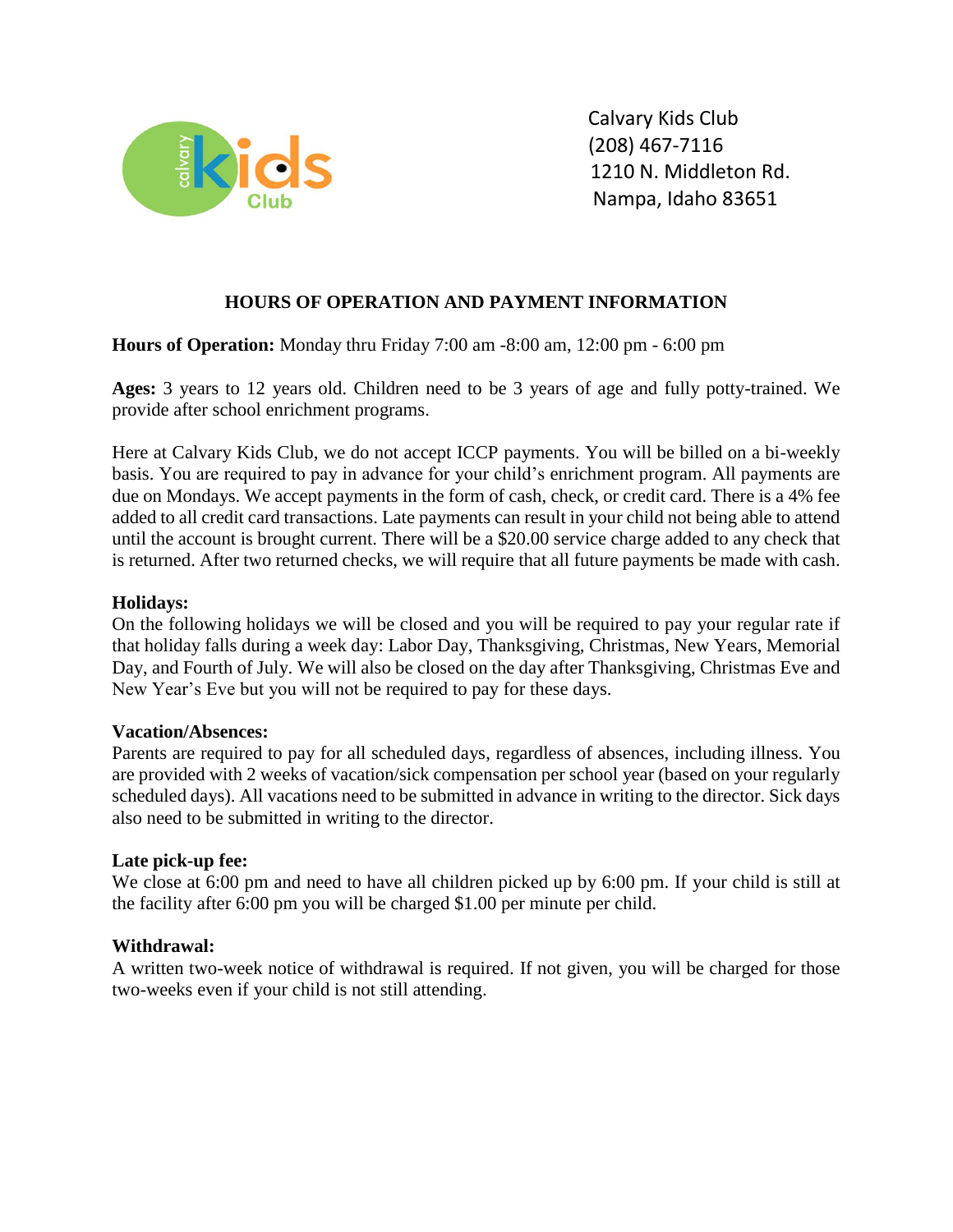

 Calvary Kids Club 1210 N. Middleton Rd. Nampa, Idaho 83651

## **POLICIES AND PROCEDURES**

### **Immunizations:**

Here at Calvary Kids Learning Center we are required by the state to have a copy of your child's immunization records that are signed by a physician or an immunization waiver form filled out and on record. We need this information before your child can attend our enrichment program. If you need the fill out the waiver form, please ask the director for a copy. You will need to give us an updated copy as new shots are given.

### **Drop-off / Pick-up:**

The person responsible for the delivery of your child must bring them INTO the facility and be acknowledged by the teacher; letting children walk into the building on their own is NOT ACCEPTABLE. When leaving your child, you need to tell them goodbye, then leave. Please do not linger if your child is having a fit. It is harder on them as they get the idea that you will stay if they continue. They will adjust to being left and just a little reassurance that you will be back is all they need. If you are having someone other than those designated on the application picking up your child, please leave written notice with the person's first and last name with the staff. Also, let your designated pick-up people know that they will be required to show ID in order to take your child. This is just a safety precaution.

### **Toys from home:**

Toys from home are not permitted except on designated show and tell days.

### **Food:**

Please provide a snack for snack time for your child. If your child will be here past preschool hours please pack two snacks for your child.

### **BEHAVIOR AND DISCIPLINE POLICY**

Our major concern here at Calvary Kids Club is the safety and well-being of the children in our enrichment program. Therefore, the following procedures have been put into place:

**Minor Behavior Problems:** Running in-doors, wrestling, tickling, throwing objects, taking toys from other children and verbal bullying or talking back to staff is not allowed. In these cases, children will receive two warnings. On the third offense, the child will be sent to time-out. During time-out, we have the child put their head down at the table, face a corner or sit in a chair (depending on the severity of incident), for one minute per year of age. Subsequent incidents for the same offense will receive an immediate time-out. Following time-out, we speak to the child about what happened and explain to them why that behavior is not allowed, and what they should do in the future. Three time-outs in one day may result in a written notice from the director that the parents must sign and return.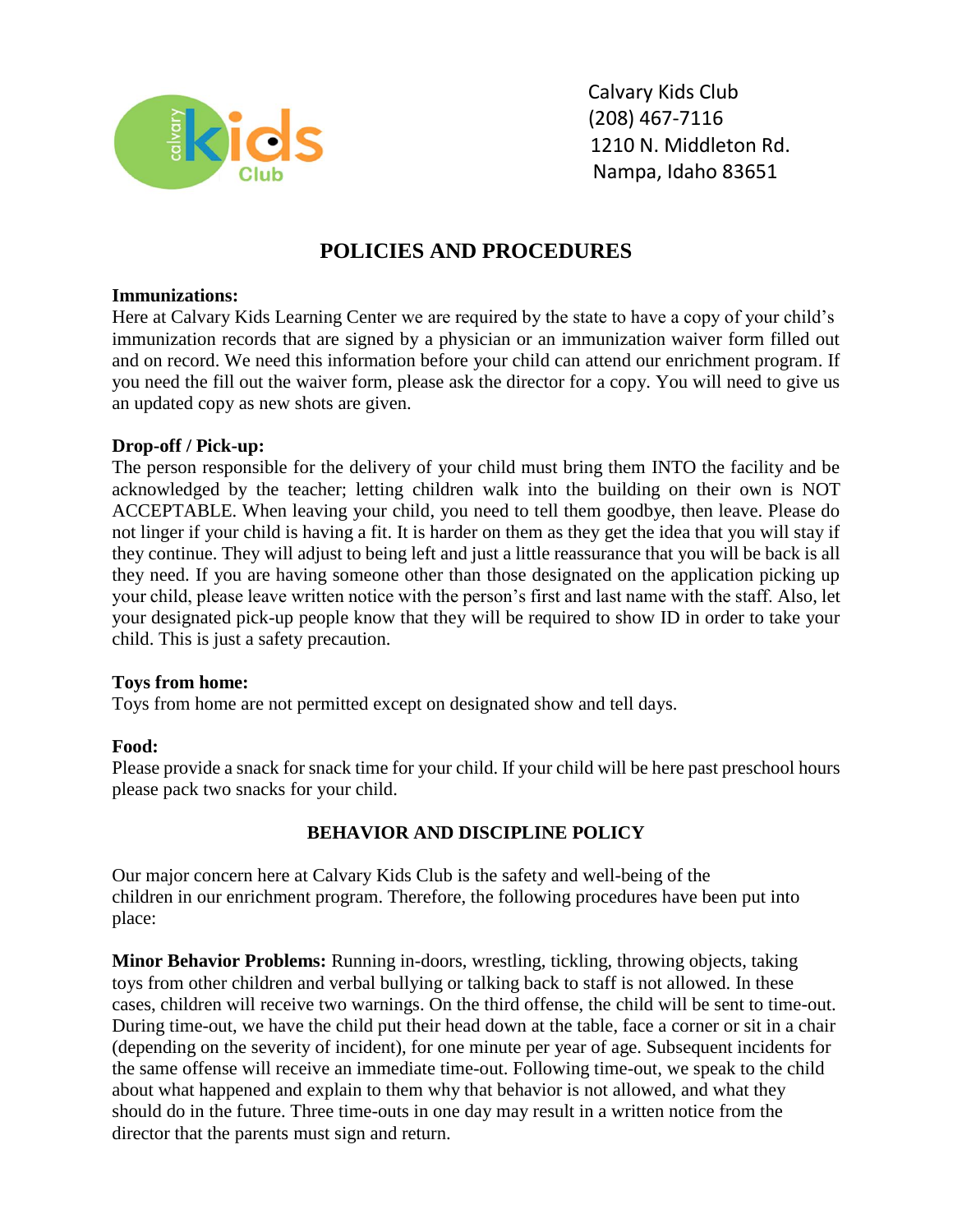

**Behavior by a child that poses a physical threat to another child:** Hitting, pinching, scratching and malicious speech towards another child or a teacher as well as cussing or taking the Lord's name in vain requires an immediate time-out. More serious offenses such as kicking, punching, biting choking and hitting with a toy or other object also will receive an immediate time-out, as well as a letter to the parents for a signature. Second offense will be handled with a time-out, letter for parents to sign, and a parent-teacher meeting. Third offense will be immediate expulsion from the enrichment program. The child's age and level of understanding of their action, along with circumstances will be considered in each event. We will be as fair as possible in handling each issue.

## **HEALTH POLICY**

Our health policy here at Calvary Kids Club is to keep all the children and staff as healthy as possible. We ask that if your child is ill you keep them home. We will send a child home if they have any of the following symptoms:

- o Fever of 100° F of greater
- o Vomiting
- o Two of more incidents of diarrhea
- o The child does not feel well enough to participate comfortably in routine activities

o The child requires more care than staff is able to provide without compromising the health and safety of the other children

- $\circ$  Or, if your child shows signs of an illness that is on the following list:
	- Tuberculosis
	- Impetigo
	- Chickenpox (Varicella-Zoster)
	- Ring Worm
	- Mumps
	- Hepatitis A virus
	- Measles
	- Rubella
	- Strep
	- Pink Eye
	- Lice or Flea infestation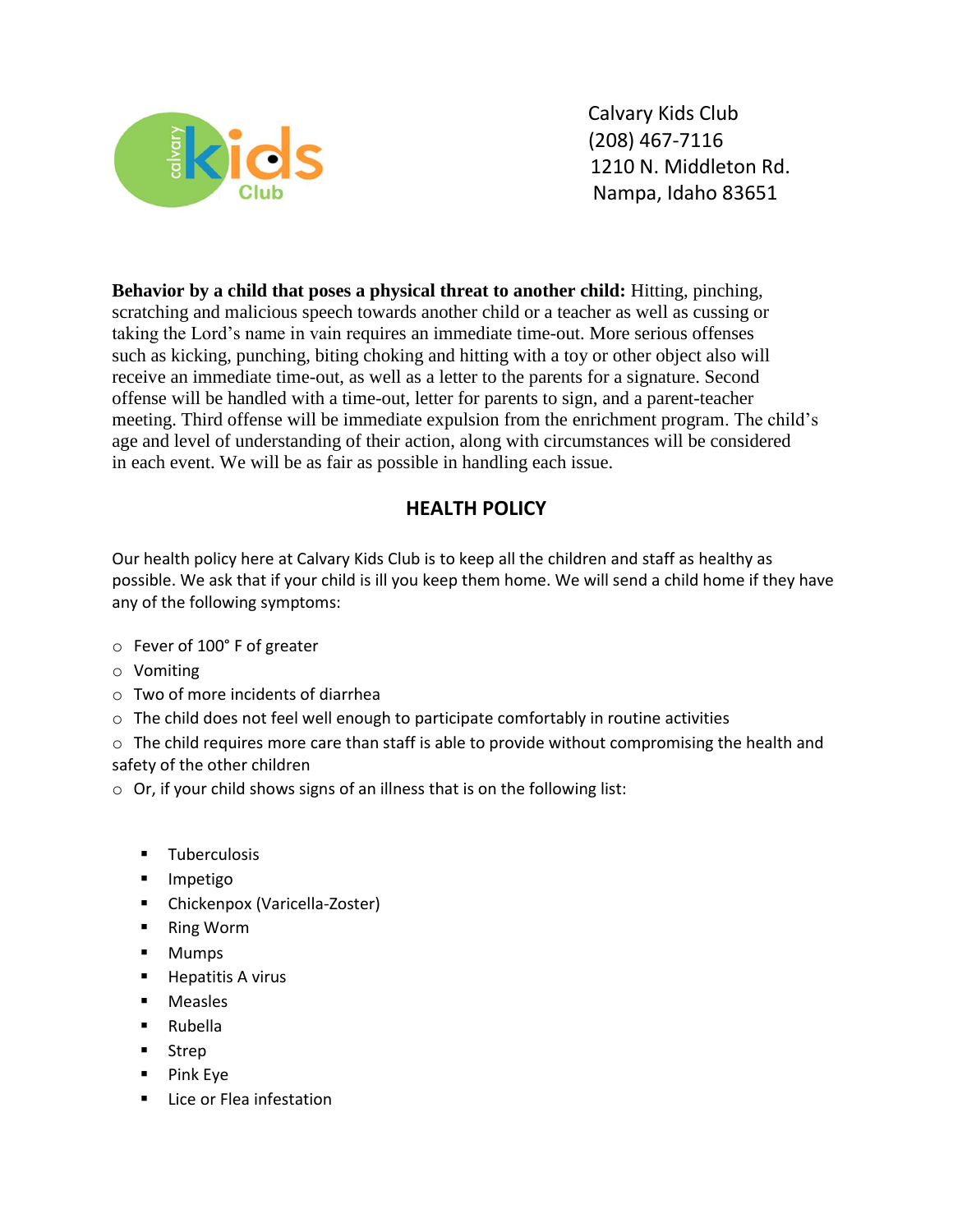

We ask that you keep your child home until they are 24 hrs. without any of the above listed symptoms. If your child's illness is on the above list they need to have a note from a doctor to return to the daycare.

We will do all we can to keep illnesses from spreading, but we need your help to keep them out of the daycare as much as possible.

This policy applies to both Staff and Children.

Thank you, *Jose Garzaro*  Calvary Kids Administrator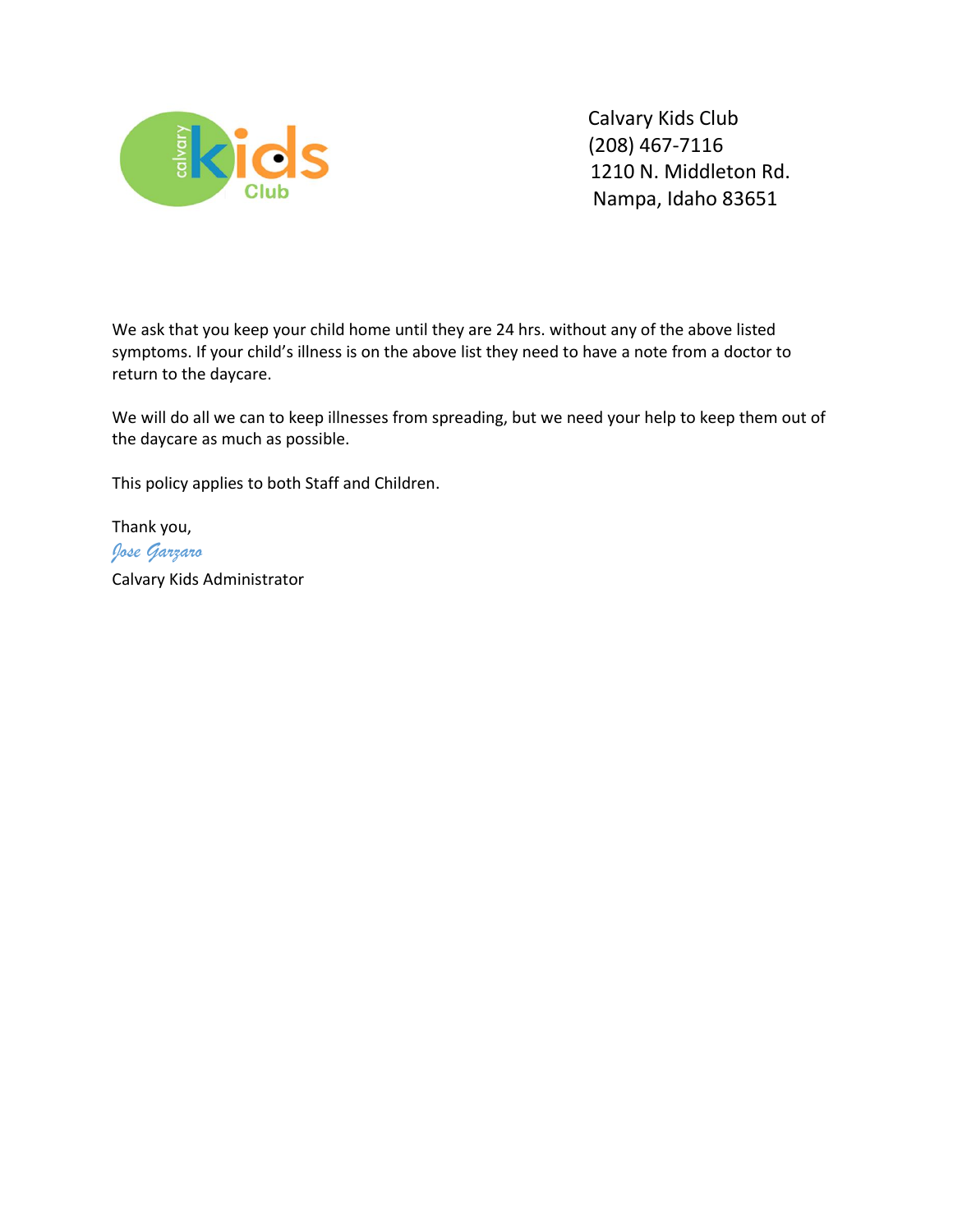

## **Hours of Operation: Monday thru Friday 7:00 am-8:00 am, 12:00 pm- 6:00 pm**

|                                  | Rates |                  |
|----------------------------------|-------|------------------|
| Full Day – (over 4 hours)        |       | $$24.00$ per day |
| Half Day $- (1-4$ hours)         |       | $$15.00$ per day |
| After School Program (1-3 hours) |       | $$12.00$ per day |
| After School Hourly Rate*        |       | \$5.00 per hour  |
| CCS up to $3$ hours <sup>*</sup> |       | \$135 monthly    |
| CCS up to 6 hours $*$            |       | \$180 monthly    |
| Registration Fee*                |       | \$50.00          |

Parents pay for the days their child is absent. Two weeks (10 days) of vacation time is given to each child who attends five days a week, if your child will be attending less than five days a week vacation time will be two weeks of however many days your child is attending (example three days would be six vacation days). These days can be used to cover sick days and vacation/time off.

\*Only available to children who attend Calvary Christian School.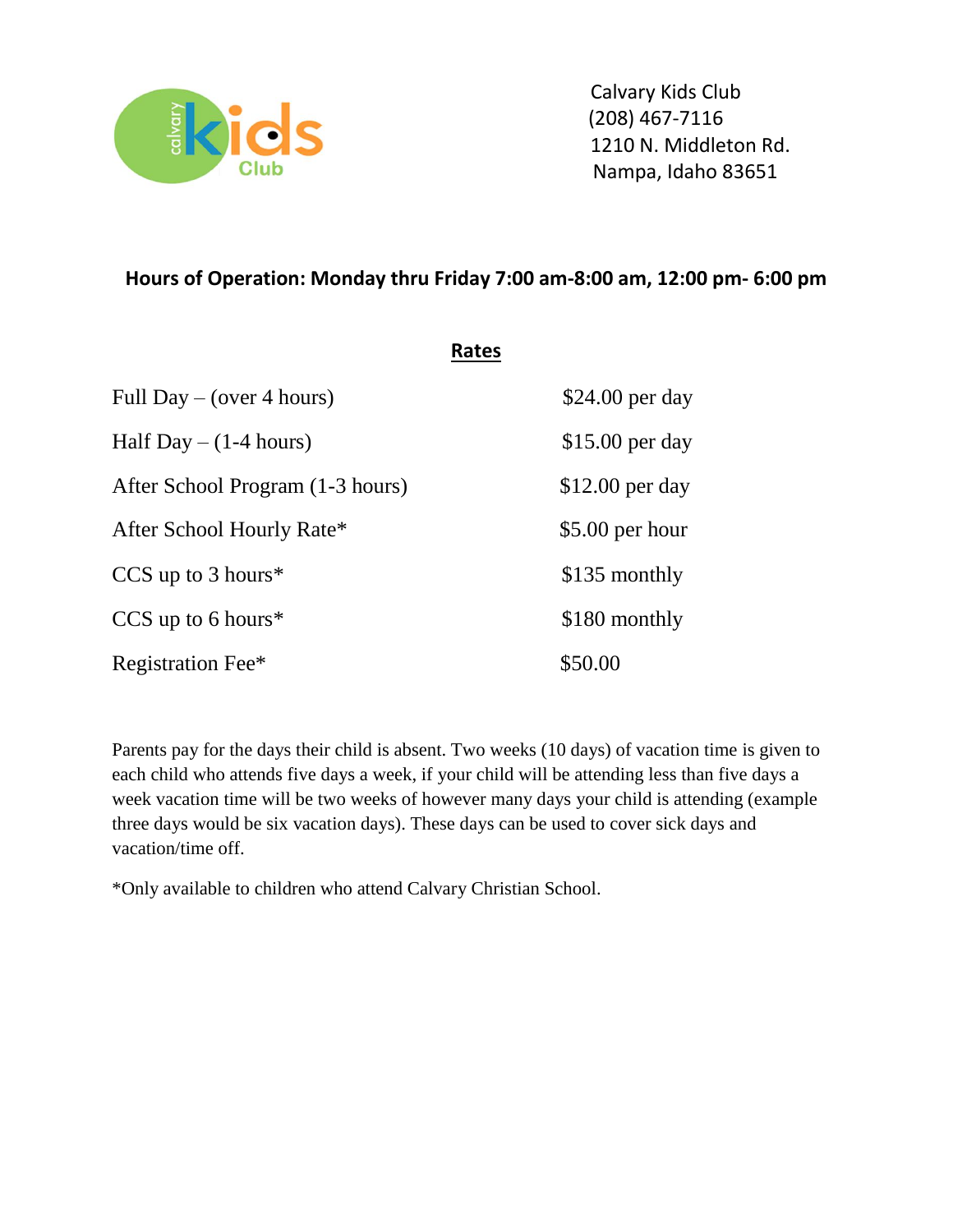

# **2018-2019 Schedule**

**Revised 8/20/2018**

| August<br>2018    | 20 Calvary Christian School Starts                                                                   |
|-------------------|------------------------------------------------------------------------------------------------------|
| September<br>2018 | 3 Closed for Labor Day                                                                               |
| November<br>2018  | 22-23 Closed for Thanksgiving                                                                        |
| December<br>2018  | 24-25 Closed for Christmas<br>26-28 Kids Club will be available only as needed                       |
| January<br>2019   | 1 Closed for New Year's Day                                                                          |
| <b>March 2019</b> | 25-29 Kids Club will be available only as needed                                                     |
| May 2019          | 24 Last day of school Calvary Christian School<br>27 Closed Memorial Day<br>28 Summer program begins |
| <b>July 2019</b>  | 4 Closed for Independence Day                                                                        |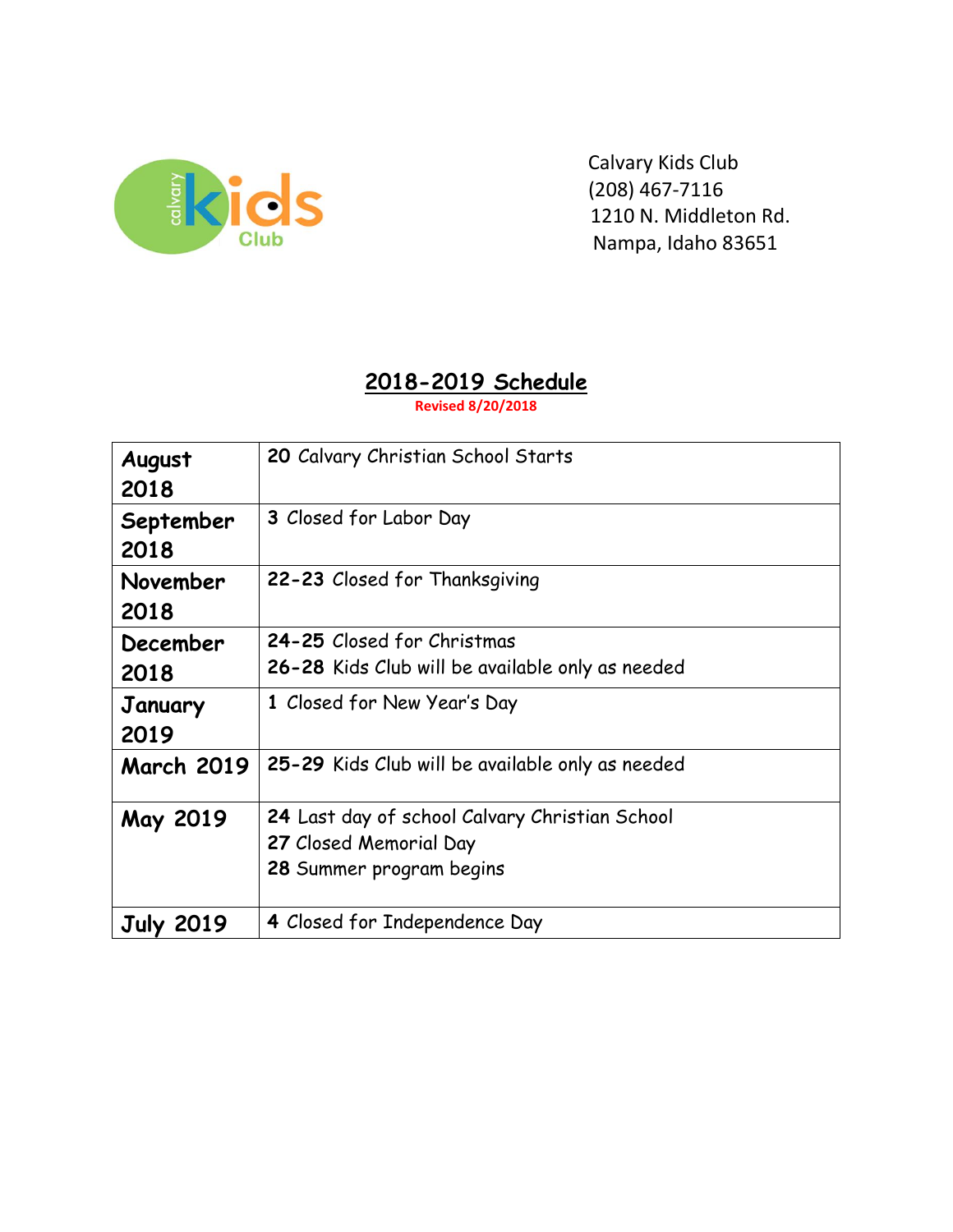

#### **ENROLLMENT FORM**

| Mom | Dad                 | <b>Both</b> |                                                                                                                                                       |
|-----|---------------------|-------------|-------------------------------------------------------------------------------------------------------------------------------------------------------|
|     |                     |             |                                                                                                                                                       |
|     |                     |             |                                                                                                                                                       |
|     |                     |             |                                                                                                                                                       |
|     |                     |             |                                                                                                                                                       |
|     |                     |             |                                                                                                                                                       |
|     |                     |             |                                                                                                                                                       |
|     |                     |             |                                                                                                                                                       |
|     |                     |             |                                                                                                                                                       |
|     |                     |             |                                                                                                                                                       |
|     |                     |             |                                                                                                                                                       |
|     |                     |             |                                                                                                                                                       |
|     |                     |             |                                                                                                                                                       |
|     |                     |             |                                                                                                                                                       |
|     |                     |             |                                                                                                                                                       |
|     |                     |             |                                                                                                                                                       |
|     |                     |             |                                                                                                                                                       |
|     |                     |             |                                                                                                                                                       |
|     |                     |             |                                                                                                                                                       |
|     |                     |             |                                                                                                                                                       |
|     |                     |             |                                                                                                                                                       |
|     | Divorced            | Widowed     | Single                                                                                                                                                |
|     |                     |             |                                                                                                                                                       |
|     |                     |             |                                                                                                                                                       |
|     |                     |             |                                                                                                                                                       |
|     |                     |             |                                                                                                                                                       |
|     | $\Box$<br>Separated |             | Other Members of the Household (Please list all adults and children living with you)<br>Relationship _______________________ If child - age _________ |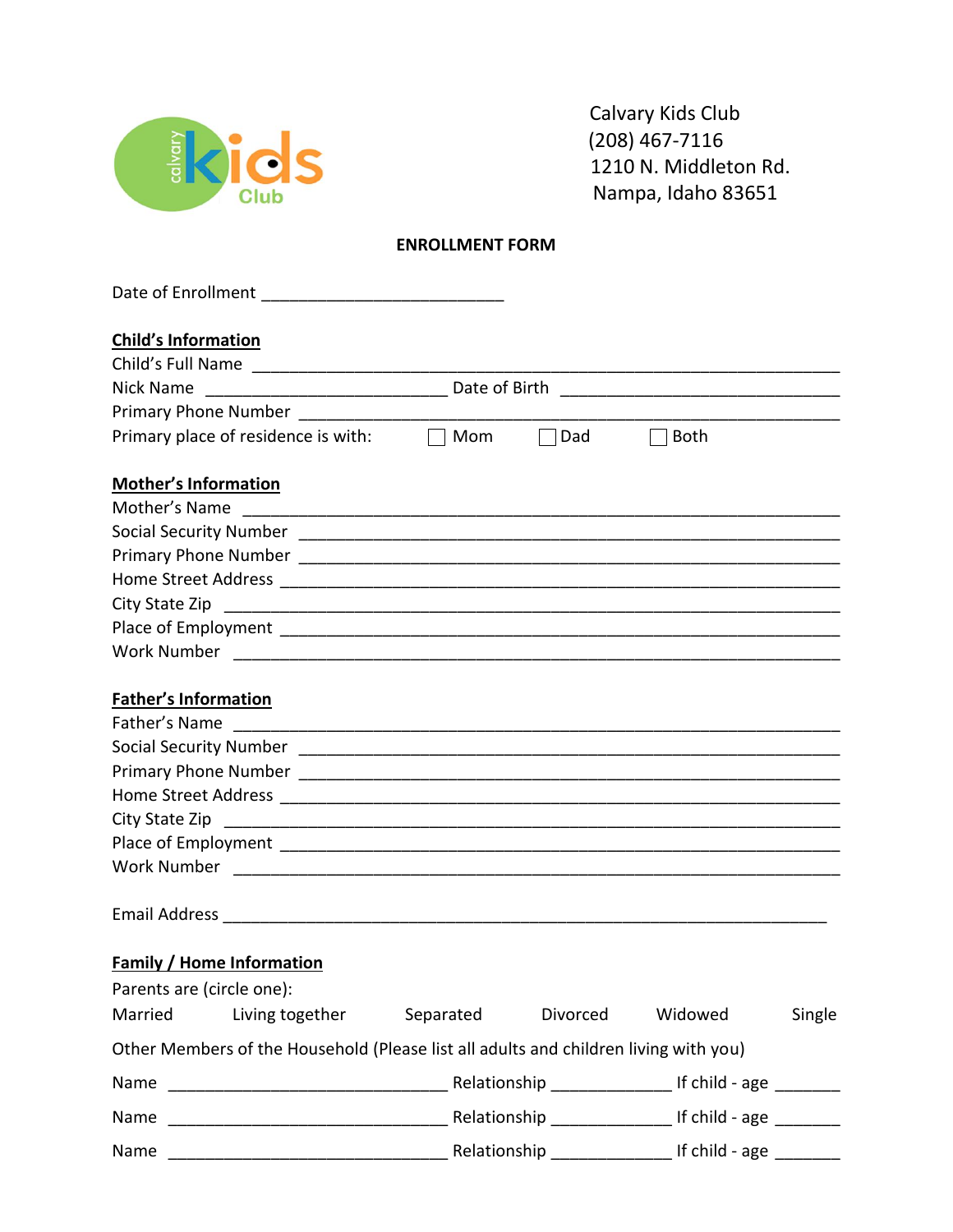

 Calvary Kids Club 1210 N. Middleton Rd. Nampa, Idaho 83651

## **FINANCIAL AGREEMENT**

|              |                                                            | I desire to enroll my child with a starting date of ____________________________<br>I am requesting the following days and times (please fill in time for each day) for my child:                                                                                                                                                                                                                                                                                                                                 |        |
|--------------|------------------------------------------------------------|-------------------------------------------------------------------------------------------------------------------------------------------------------------------------------------------------------------------------------------------------------------------------------------------------------------------------------------------------------------------------------------------------------------------------------------------------------------------------------------------------------------------|--------|
| Monday       |                                                            | Tuesday Wednesday Thursday                                                                                                                                                                                                                                                                                                                                                                                                                                                                                        | Friday |
|              | I am enrolling my child for (Please check all that apply): | () Half day \$15 per day () Full Day \$24 per day () After School () \$12 per day                                                                                                                                                                                                                                                                                                                                                                                                                                 |        |
|              |                                                            | () CCS 1-3 hours each day \$135 monthly () CCS 4-6 hours each day \$180 monthly () CCS Drop in rate \$5hr                                                                                                                                                                                                                                                                                                                                                                                                         |        |
|              |                                                            |                                                                                                                                                                                                                                                                                                                                                                                                                                                                                                                   |        |
|              |                                                            |                                                                                                                                                                                                                                                                                                                                                                                                                                                                                                                   |        |
| Note:        |                                                            | If my work schedule is irregular and I need extra days not listed above, I will notify the Learning Center of<br>my hours at least ONE WEEK in advance, so staff can be scheduled accordingly.                                                                                                                                                                                                                                                                                                                    |        |
|              |                                                            | I AGREE TO PAY THE TUITION FOR THE DAYS AND TIMES STATED ABOVE. I UNDERSTAND THAT I AM PAYING FOR A<br>SLOT FOR MY CHILD AT CALVARY KIDS CLUB AND THAT I AM GUARANTEED ROOM FOR MY CHILD ON HIS/HER<br>REGULAR SCHEDULED DAYS. I UNDERSTAND THAT I AM TO PAY FOR THE DAYS I HAVE FILLED IN ABOVE AND THAT<br>IF I NEED TO ADD AN EXTRA DAY OF THE ENRICHMENT PROGRAM THAT I WILL PAY FOR MY REGULAR DAYS AND<br>FOR THE EXTRA DAY OF CARE EVEN IF MY CHILD WILL BE MISSING ON A REGULAR DAY DUE TO THE EXTRA DAY. |        |
|              |                                                            | I UNDERSTAND FEES ARE DUE BI-WEEKLY. I WILL INCLUDE PAYMENTS FOR ANY EXTRA DAYS IN MY BI-WEEKLY<br>PAYMENTS. I UNDERSTAND THAT ALL PAYMENTS ARE DUE ON MONDAY FOR THE FOLLOWING TWO WEEKS.                                                                                                                                                                                                                                                                                                                        |        |
| ACCORDINGLY. |                                                            | I REALIZE THAT I PAY FOR SCHEDULED DAYS EVEN WHEN MY CHILD IS ABSENT. I ALSO UNDERSTAND THAT I HAVE<br>TWO WEEKS OF VACATION TIME (NUMBER OF DAYS PER WEEK THAT MY CHILD ATTENDS), THAT I MAY USE FOR<br>ANY ABSENSES. IN ORDER TO USE THESE VACATION DAYS, I MUST FIRST LET THE CALVARY KIDS CLUB DIRECTOR<br>KNOW IN WRITING WHICH ABSENSES ARE TO BE USED AS VACATION DAYS SO THE BILLING DEPARTMENT CAN BILL                                                                                                  |        |

I ALSO UNDERSTAND THAT PAYMENT IS DUE IN ADVANCE AND MY CHILD WILL NOT BE ABLE TO ATTEND ENRICHMENT PROGRAM IF MY ACCOUNT IS NOT UP-TO-DATE. I ASSUME PERSONAL RESPONSIBILITY FOR ALL CHARGES, INCLUDING THOSE OF A COLLECTION AGENT, IF NECESSARY.

I HAVE READ, UNDERSTOOD, AND AGREE TO THE TERMS AND CONDITIONS OUT LINED IN THE CALVARY KIDS LEARNING CENTER POLICIES.

\_\_\_\_\_\_\_\_\_\_\_\_\_\_\_\_\_\_\_\_\_\_\_\_\_\_\_\_\_\_\_\_\_\_\_\_\_ \_\_\_\_\_\_\_\_\_\_\_ \_\_\_\_\_\_\_\_\_\_\_\_\_\_\_\_\_\_\_\_\_\_\_\_\_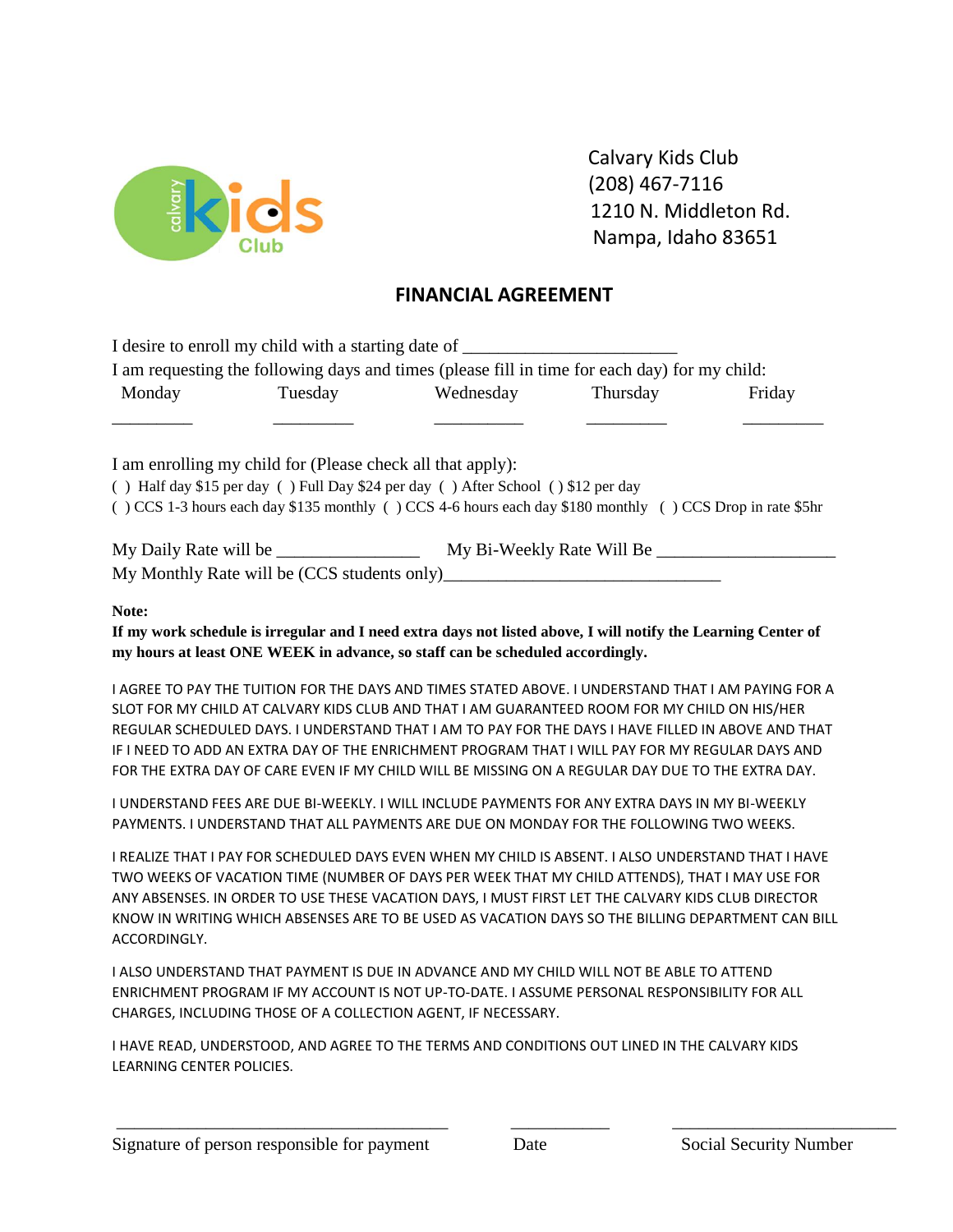

 Calvary Kids Club 1210 N. Middleton Rd. Nampa, Idaho 83651

## **SUPPLEMENTAL INFORMATION**

| <b>Medical Information</b>                                                             |  |                                    |  |
|----------------------------------------------------------------------------------------|--|------------------------------------|--|
|                                                                                        |  |                                    |  |
|                                                                                        |  |                                    |  |
|                                                                                        |  |                                    |  |
|                                                                                        |  |                                    |  |
|                                                                                        |  |                                    |  |
| <b>Insurance Information</b>                                                           |  |                                    |  |
|                                                                                        |  |                                    |  |
|                                                                                        |  |                                    |  |
| <b>Additional Information</b>                                                          |  |                                    |  |
| Please list anyone NOT authorized to pick up your child?                               |  | Is this person dangerous? (Yes/No) |  |
| Please list all persons authorized to pick up your child                               |  |                                    |  |
| In the event of an emergency, if we are unable to contact you, whom should we contact? |  |                                    |  |
|                                                                                        |  |                                    |  |
|                                                                                        |  |                                    |  |
|                                                                                        |  |                                    |  |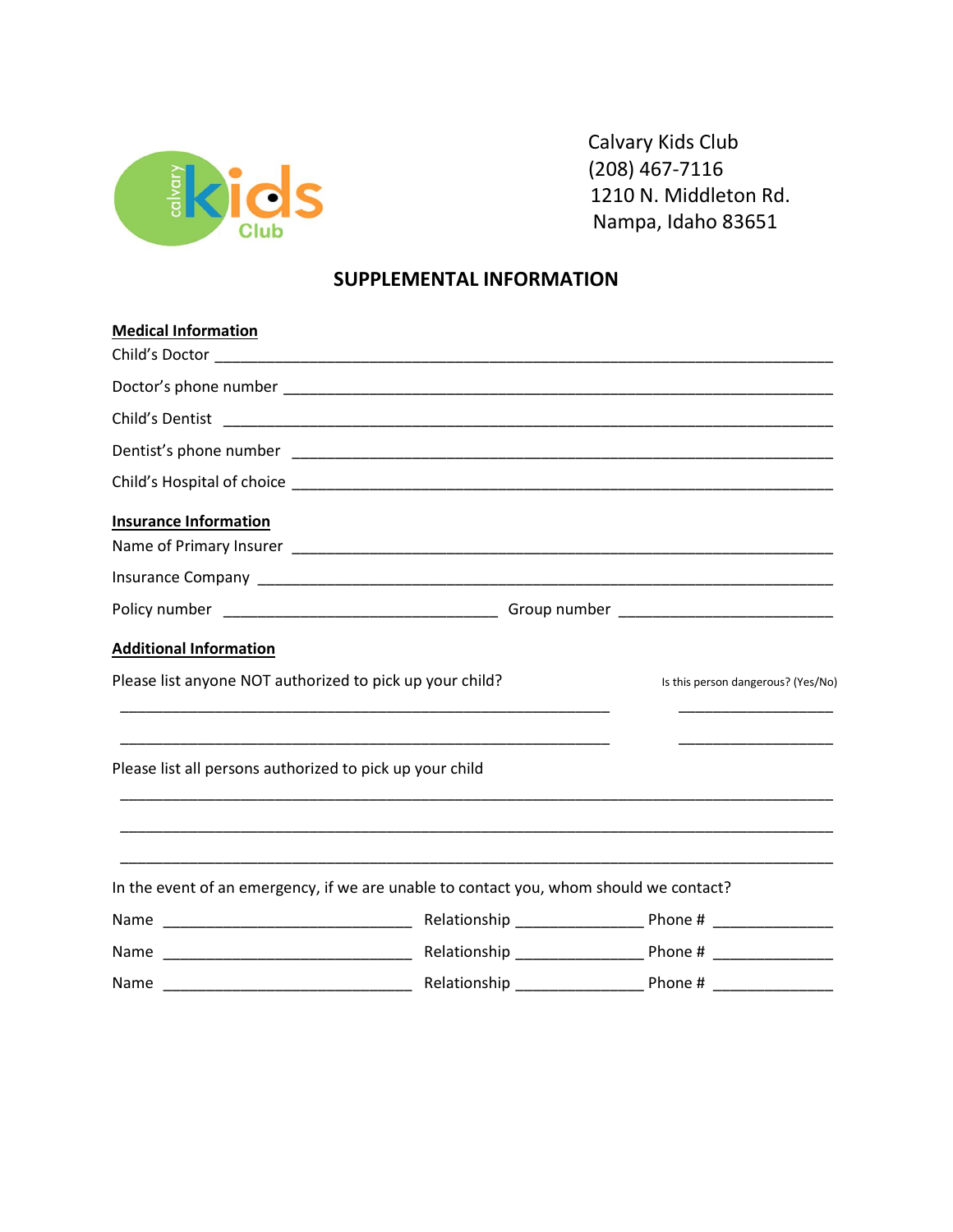

### **RELEASE OF LIABILITY FORM**

When this form is signed by the parent or legal guardian of the child by the name of it releases Calvary Kids Club from any and all liability related to any and all activities and/or transportation provided by Calvary Kids Club, its staff or representatives. Calvary Kids Learning Club does not provide medical insurance to automatically pay for medical expenses when students are injured at school. General medical insurance is the responsibility of the parent or legal guardians. Calvary Kids Club carries only legal liability insurance.

Signature of Parent/Guardian Date by the Second Library of Parent/Guardian Date by the Date by the Date by the Date by the Date by the Date by the Date by the Date by the Date by the Date by the Date by the Date by the Dat

Please provide to Calvary Kids Club a list of any major illnesses your child has experienced during the last year, any allergies or medical conditions, and any restrictions imposed by his/her physician.

\_\_\_\_\_\_\_\_\_\_\_\_\_\_\_\_\_\_\_\_\_\_\_\_\_\_\_\_\_\_\_\_\_\_\_\_\_\_\_\_\_\_\_\_\_\_\_\_\_\_\_\_\_\_\_\_\_\_\_\_\_\_\_\_\_\_\_\_ \_\_\_\_\_\_\_\_\_\_\_

## **Authorization of Consent to Medical Treatment**

This consent form gives permission to seek whatever medical attention is deemed necessary, and releases Calvary Kids Club and its staff of any liability against personal losses of named child.

I/we the undersigned have legal custody of the student named above, a minor, and have given our consent for him/her to attend events being organized by Calvary Kids Club. I/we understand that there are inherent risks involved in any athletic event, and I/we hereby release Calvary Kids Club, its pastors, employees, agents, and volunteer workers from any and all liability for any injury, loss, or damage to person or property that may occur during the course of my/our child's involvement. In the event that he/she is injured and requires the attention of a doctor I/we consent to any reasonable medical treatment as deemed necessary by a licensed physician and/or hospital personnel designated by Calvary Kids Club. I/we agree to hold such person free and harmless of any claims, or suits for damages arising from the giving of such consent. I/we also acknowledge that we will be responsible for the cost of any medical care should the cost of that medical care not be reimbursed by the health insurance provider. Further, I/we affirm that the health insurance information provided below is accurate at this date and will, to the best of my/our knowledge, still be in force for the student named above. I/we also agree to bring my/our child home at my/our own expense should they become ill or if deemed necessary by the staff.

Parents name (please print)

| Medical Insurance Co.Policy # |  |      |
|-------------------------------|--|------|
|                               |  |      |
| Emergency Contact Phone #     |  |      |
| Signature of Parent/Guardian  |  | Date |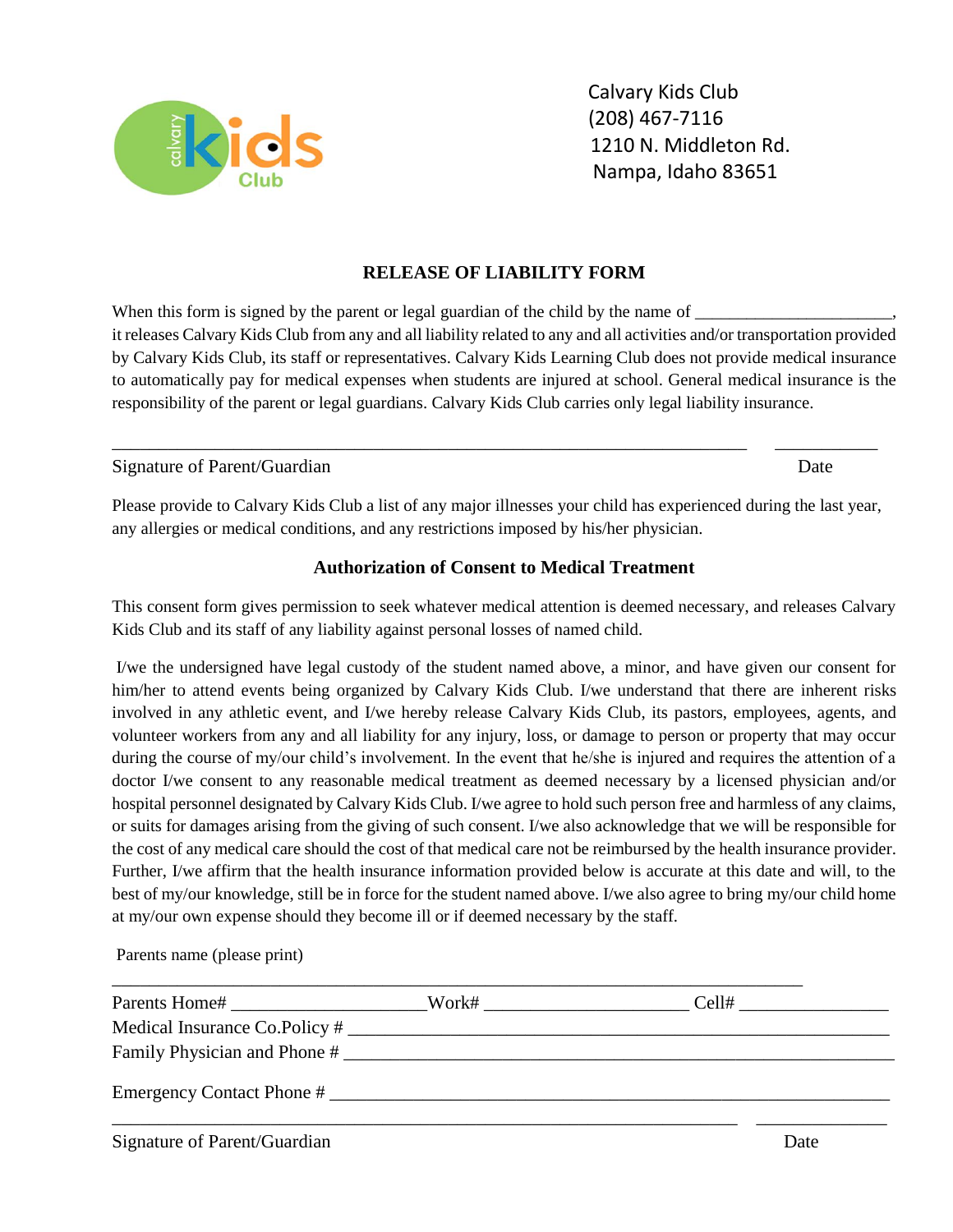

### **HEALTH PROFILE 2018-2019**

Students Name\_\_\_\_\_\_\_\_\_\_\_\_\_\_\_\_\_\_\_\_\_\_\_\_\_\_\_\_\_\_\_\_\_\_\_\_\_\_\_\_\_\_\_\_\_\_\_

| Students Soc. Sec. # (Last 4 Digits only please) |  |  |  |
|--------------------------------------------------|--|--|--|
|--------------------------------------------------|--|--|--|

Does your child have any medical condition and/or conditions we should be aware of?

\_\_\_\_\_\_\_\_\_\_\_\_\_\_\_\_\_\_\_\_\_\_\_\_\_\_\_\_\_\_\_\_\_\_\_\_\_\_\_\_\_\_\_\_\_\_\_\_\_\_\_\_\_\_\_\_\_\_\_\_\_\_\_\_\_\_\_\_\_\_\_\_\_\_\_\_\_\_

\_\_\_\_\_\_\_\_\_\_\_\_\_\_\_\_\_\_\_\_\_\_\_\_\_\_\_\_\_\_\_\_\_\_\_\_\_\_\_\_\_\_\_\_\_\_\_\_\_\_\_\_\_\_\_\_\_\_\_\_\_\_\_\_\_\_\_\_\_\_\_\_\_\_\_\_\_\_

\_\_\_\_\_\_\_\_\_\_\_\_\_\_\_\_\_\_\_\_\_\_\_\_\_\_\_\_\_\_\_\_\_\_\_\_\_\_\_\_\_\_\_\_\_\_\_\_\_\_\_\_\_\_\_\_\_\_\_\_\_\_\_\_\_\_\_\_\_\_\_\_\_\_\_\_\_\_

If yes, please describe

Does your child have a medical condition (i.e. allergies, asthma, diabetes, etc.)? Please be  $specific$ 

 $\overline{\phantom{a}}$  , and the contribution of the contribution of  $\overline{\phantom{a}}$  , and  $\overline{\phantom{a}}$  , and  $\overline{\phantom{a}}$  , and  $\overline{\phantom{a}}$ 

Does your child require regular medication? If so, what are they? Will he/she require medication at school? What time?

\_\_\_\_\_\_\_\_\_\_\_\_\_\_\_\_\_\_\_\_\_\_\_\_\_\_\_\_\_\_\_\_\_\_\_\_\_\_\_\_\_\_\_\_\_\_\_\_\_\_\_\_\_\_\_\_\_\_\_\_\_\_\_\_\_\_\_\_\_\_\_\_\_\_\_\_\_\_

\_\_\_\_\_\_\_\_\_\_\_\_\_\_\_\_\_\_\_\_\_\_\_\_\_\_\_\_\_\_\_\_\_\_\_\_\_\_\_\_\_\_\_\_\_\_\_\_\_\_\_\_\_\_\_\_\_\_\_\_\_\_\_\_\_\_\_\_\_\_\_\_\_\_\_\_\_\_

\_\_\_\_\_\_\_\_\_\_\_\_\_\_\_\_\_\_\_\_\_\_\_\_\_\_\_\_\_\_\_\_\_\_\_\_\_\_\_\_\_\_\_\_\_\_\_\_\_\_\_\_\_\_\_\_\_\_\_\_\_\_\_\_\_\_\_\_\_\_\_\_\_\_\_\_

\_\_\_\_\_\_\_\_\_\_\_\_\_\_\_\_\_\_\_\_\_\_\_\_\_\_\_\_\_\_\_\_\_\_\_\_\_\_\_\_\_\_\_\_\_\_\_\_\_\_\_\_\_\_\_\_\_\_\_\_\_\_\_\_\_\_\_\_\_\_\_\_\_\_\_\_\_\_

\_\_\_\_\_\_\_\_\_\_\_\_\_\_\_\_\_\_\_\_\_\_\_\_\_\_\_\_\_\_\_\_\_\_\_\_\_\_\_\_\_\_\_\_\_\_\_\_\_\_\_\_\_\_\_\_\_\_\_\_\_\_\_\_\_\_\_\_\_\_\_\_\_\_\_\_\_\_

 $\mathcal{L}_\text{max}$  , and the set of the set of the set of the set of the set of the set of the set of the set of the set of the set of the set of the set of the set of the set of the set of the set of the set of the set of the

 $\mathcal{L}_\text{max}$  , and the contribution of the contribution of the contribution of the contribution of the contribution of the contribution of the contribution of the contribution of the contribution of the contribution of t

\_\_\_\_\_\_\_\_\_\_\_\_\_\_\_\_\_\_\_\_\_\_\_\_\_\_\_\_\_\_\_\_\_\_\_\_\_\_\_\_\_\_\_\_\_\_\_\_\_\_\_\_\_\_\_\_\_\_\_\_\_\_\_\_\_\_\_\_\_\_\_\_\_\_\_\_\_\_

If yes, please describe your child's condition\_\_\_\_\_\_\_\_\_\_\_\_\_\_\_\_\_\_\_\_\_\_\_\_\_\_\_\_\_\_\_\_\_\_\_\_\_\_\_\_\_\_

Does your child have any specific behavior or discipline problems? Does he/she have any authority issues or peer issues that we should be aware of?